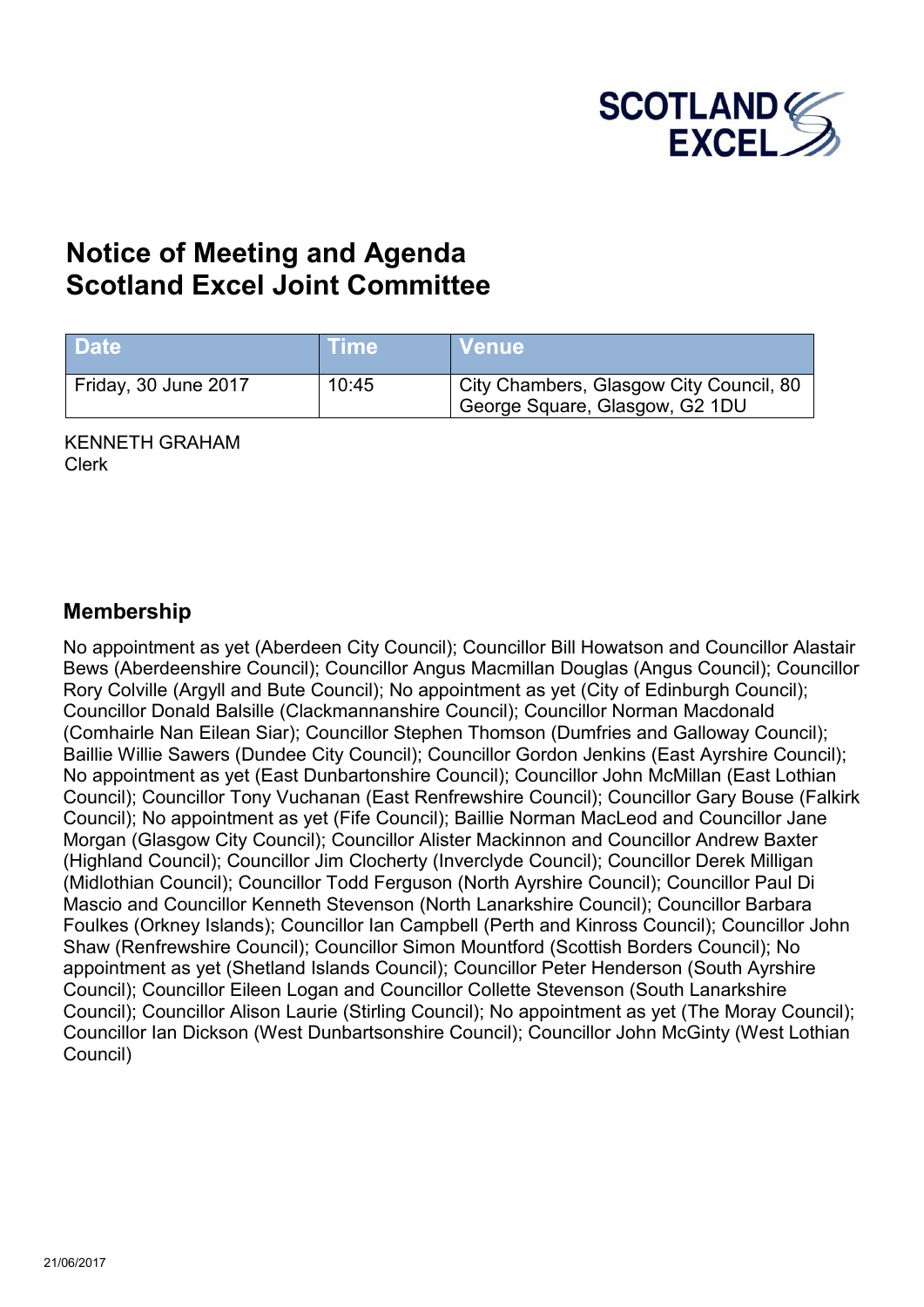## **Further Information**

This is a meeting which is open to members of the public.

A [copy of the agenda and reports for this meeting will be available for in](http://www.renfrewshire.cmis.uk.com/renfrewshire/CouncilandBoards.aspx)spection prior to the meeting at the Customer Service Centre, Renfrewshire House, Cotton Street, Paisley and online at www.renfrewshire.cmis.uk.com/renfrewshire/CouncilandBoards.aspx

For further information, please either email [democratic-services@renfrewshire.gov.uk](mailto:democratic-services@renfrewshire.gov.uk) or telephone 0141 618 7112.

### **Members of the Press and Public**

Members of the press and public wishing to attend the meeting should report to reception where they will be met and directed to the meeting.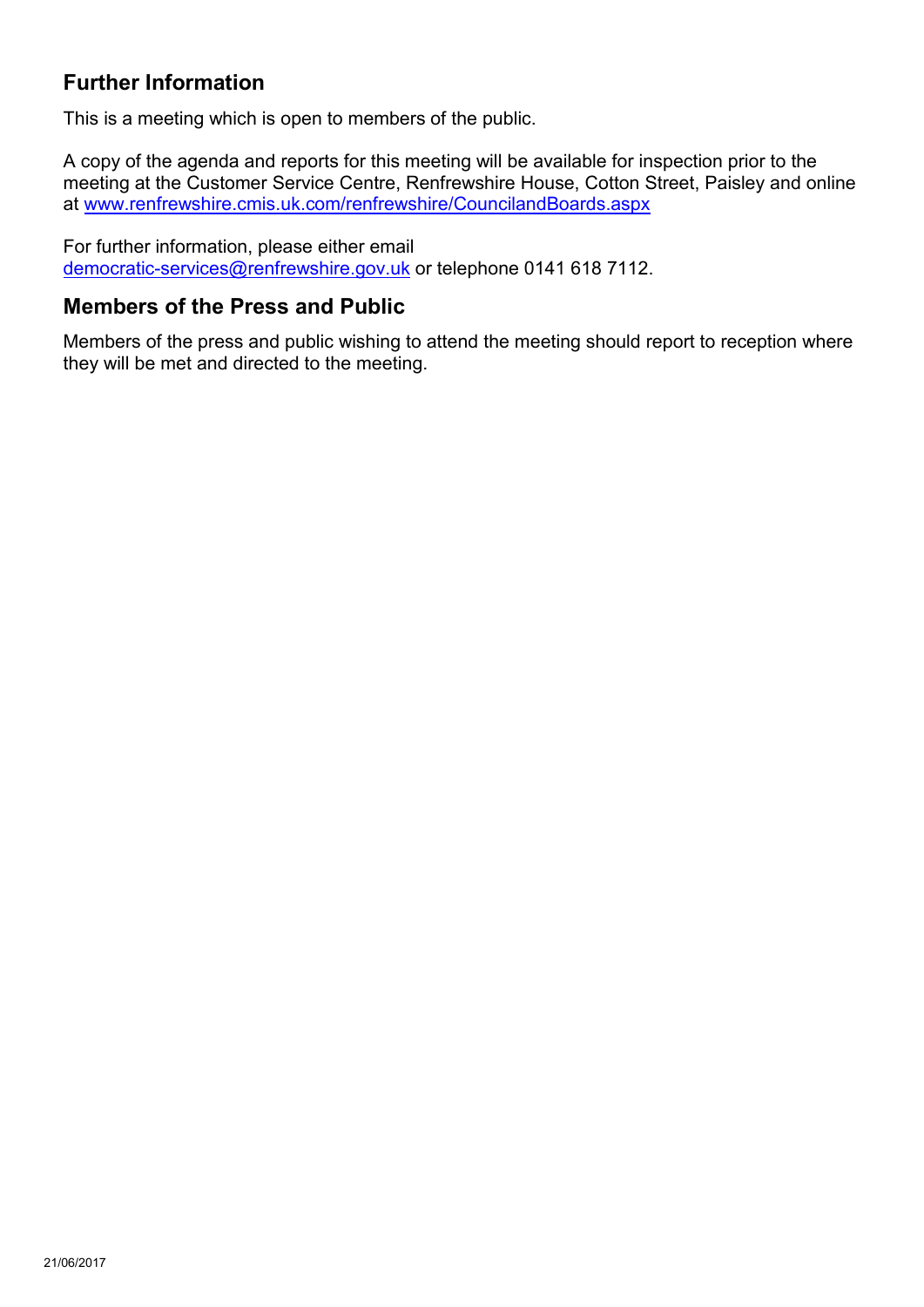## **Items of business**

# **The Clerk to the Joint Board will preside prior to the election of the Convener**

### **Apologies**

Apologies from members.

#### **Declarations of Interest**

Members are asked to declare an interest in any item(s) on the agenda and to provide a brief explanation of the nature of the interest.

### **1 Appointment of Convener**

### **2 Appointment of Vice Convener**

| $\overline{3}$ | <b>Term of Office of Convener and Vice Convener</b>                                                                | $5 - 6$   |
|----------------|--------------------------------------------------------------------------------------------------------------------|-----------|
|                | Report by Clerk.                                                                                                   |           |
| 4              | <b>Membership of Joint Committee</b>                                                                               | $7 - 10$  |
|                | Report by Clerk.                                                                                                   |           |
| 5              | <b>Membership of Executive Sub-committee</b>                                                                       | $11 - 12$ |
|                | Report by Clerk.                                                                                                   |           |
| 6              | <b>Minute of Joint Committee</b>                                                                                   | $13 - 22$ |
|                | Minute of meeting of the Joint Committee held on 9 December 2016.                                                  |           |
| $\overline{7}$ | <b>Minutes of Executive Sub-committee</b>                                                                          | $23 - 40$ |
|                | Minutes of meetings of the Executive Sub-committee held on 9<br>December 2016, 10 February 2017 and 31 March 2017. |           |
| 8              | <b>Overview of Three Year Strategy</b>                                                                             |           |
|                | Presentation by Director of Scotland Excel.                                                                        |           |
| 9              | <b>Elected Member Engagement Plan</b>                                                                              | $41 - 42$ |
|                | Report by Director of Scotland Excel.                                                                              |           |
| 10             | <b>Operating Plan Update 2016/17</b>                                                                               | $43 - 58$ |
|                | Report by Director of Scotland Excel.                                                                              |           |
| 11             | <b>Operating Plan 2017/18</b>                                                                                      | $59 - 78$ |
|                | Report by Director of Scotland Excel.                                                                              |           |